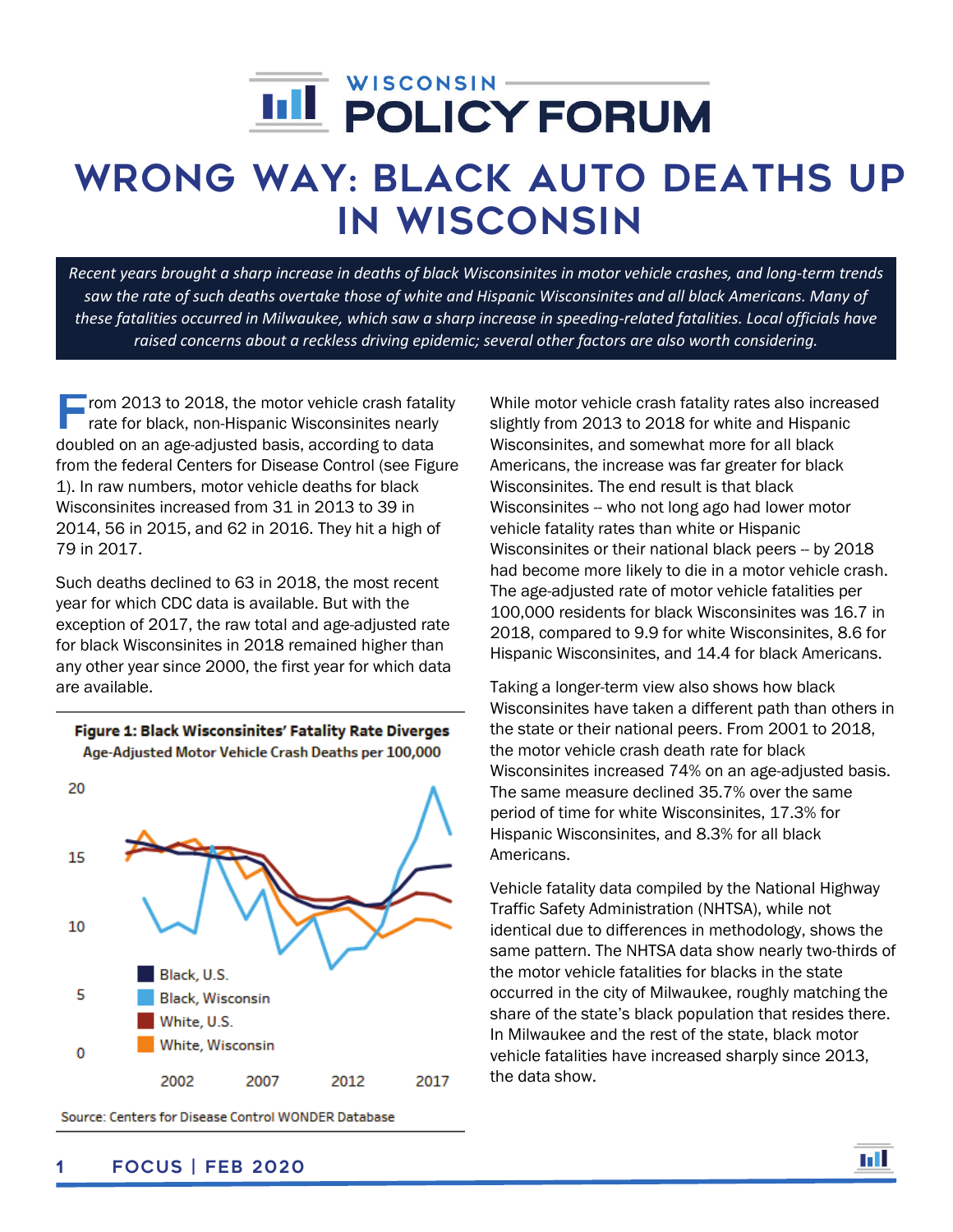Both Milwaukee County and the city of Milwaukee have seen an overall increase in motor vehicle fatalities in recent years, as well as an increase in the number of motor vehicle fatalities that involved speeding. At the same time, Milwaukee-area community leaders and public safety officials have heard growing concern from residents in recent years about an increase in reckless driving incidents. A recently established Carjacking and Reckless Driving Task Force made up of Milwaukee city and county leaders has taken public testimony on the issue and recently issued recommendations on ways to tackle the problem.

A few potential factors to explain the trend have been cited in public discussions about reckless driving. They include changes to a Milwaukee Police Department policy that from 2010 to 2017 made it less likely officers would pursue reckless drivers, and changes that restricted access to affordable driver's education classes for students in the Milwaukee Public Schools for a period of more than a decade ending in 2016.

In addition to data on speeding and fatal crashes, other potential factors we note here include the economic cycle and its relationship with motor vehicle fatalities, and declining transit ridership in the Milwaukee area.

#### Long-Term Shift

The Forum's research on this topic emerged from our [previous report](https://wispolicyforum.org/focus/troubling-trends-in-wisconsin-life-expectancy-down-alcohol-drug-and-suicide-deaths-up/) on the decline in life expectancy in Wisconsin and racial disparities in top causes of mortality in the state. When we examined those disparities more closely, we found a stark contrast in accidental death rates among black Wisconsinites relative to white Wisconsinites and all black Americans. The white-black gap between motor vehicle fatalities helps account for this disparity.

The two datasets used for this report include both motor vehicle victims who died at the scene of a crash and those who died later from crash injuries. The USHTA data only include fatalities occurring within 30 days of a crash, while the CDC has no time restriction. The USHTA data only include fatalities from crashes involving "a motor vehicle traveling on a trafficway customarily open to the public," while the CDC data include both traffic and non-traffic motor vehicle fatalities.

The inclusion of age-adjusted mortality rates allows for better comparisons among different population groups and across time, since the prevalence of nearly all types of death varies by age.

#### Lower Unemployment; Greater **SPEED**

Comparing motor vehicle fatality trends in the city of Milwaukee to the rest of the state exposes a sharp contrast. In Milwaukee, fatalities increased 97% from 2013 to 2018. In the rest of the state, fatalities increased 3% during that span.

A similar trend emerges in motor vehicle fatalities involving speeding. These are defined by NHTSA as instances in which the driver's speed was related to the crash as identified by law enforcement on an accident report. In Milwaukee, such fatalities increased 117% from 2013 to 2018. In the rest of Wisconsin, speedinginvolved fatalities decreased 8% in that time.

Comparing the trend in Milwaukee to the rest of the state illustrates how the state's largest city is an outlier in speeding-involved fatalities, as illustrated in Figures 2 and 3. They have increased 117% in Milwaukee from 2013 to 2018, and 129% from 2004 to 2018. In the rest of the state, speeding-involved fatalities decreased 8% from 2013 to 2018, and 47% from 2004 to 2018.

The period from 2013 to 2018 largely has been one of nationwide economic growth. Past research has shown motor vehicle fatalities generally decline during



Source: National Highway Traffic Safety Administration Fatality Analysis Reporting System



#### Figure 2: Speeding-Involved Fatalities Increasing Speeding-involved fatalities by race for Milwaukee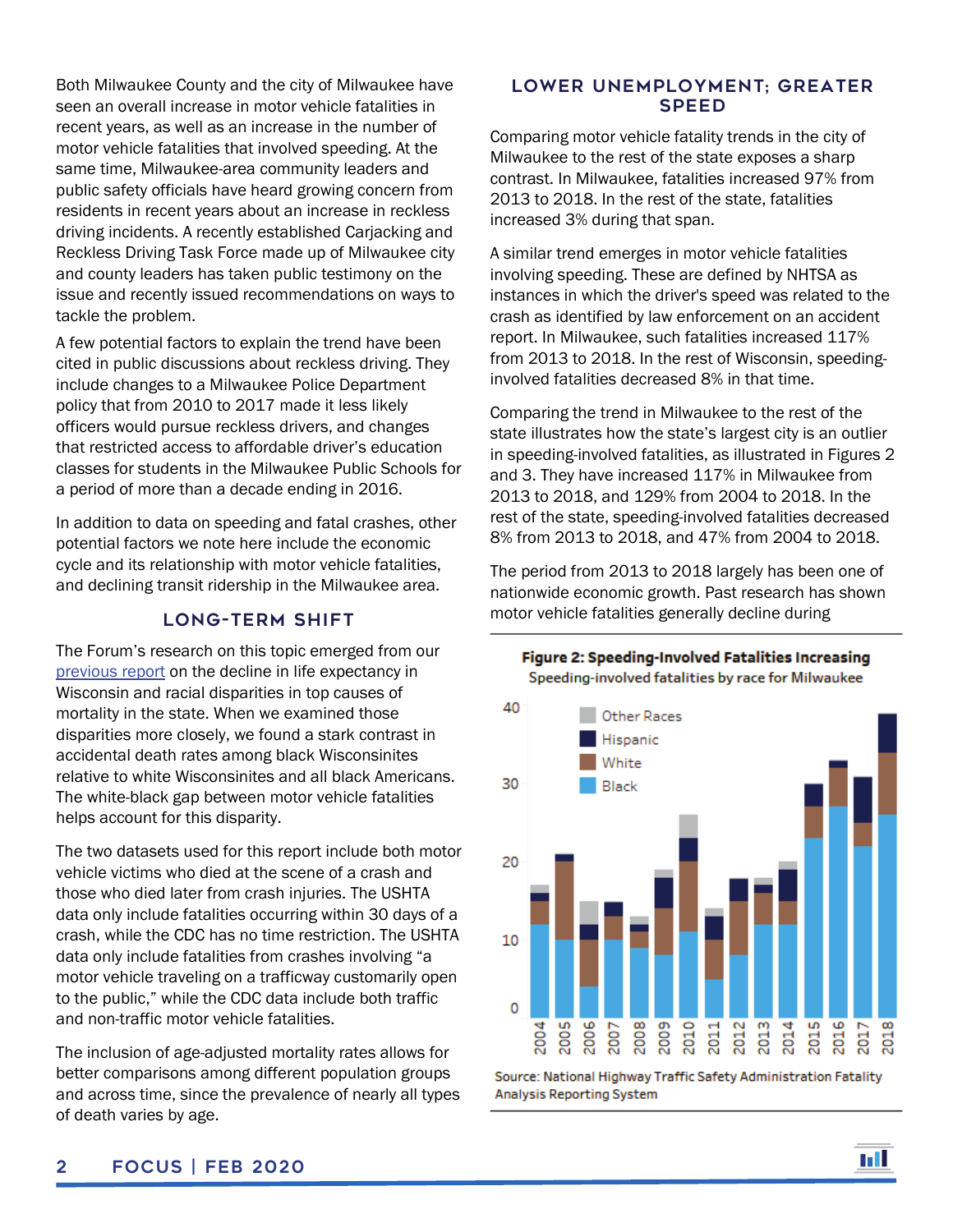

Figure 3: Speeding-Involved Fatalities Decreasing Speeding-involved fatalities by race for the rest of state

Source: National Highway Traffic Safety Administration Fatality Analysis Reporting System

economic downturns and increase during periods of expansion. Reasons for this are debated, but possible causes include factors such as more workers being employed and driving more while commuting to work, and an increased volume of large truck traffic.

From the 2011 peak in unemployment following the last recession to 2018, U.S. Census Bureau data show a greater share of black Wisconsinites moved from unemployed to employed status than either white residents in the state or blacks nationally. Black Wisconsinites saw a 15.3-percentage-point shift from unemployed to employed status, compared to a 4.3 percentage-point change for white Wisconsinites and 9.0 percentage points for all black Americans. Census Bureau data also showed during the period a much greater proportional rise in blacks in Wisconsin who reported driving alone to work compared to whites in the state or blacks nationally. That suggests there may have been a larger percentage increase in the number of miles driven by African-Americans in Wisconsin.

### Other Possible contributors

Reckless driving has become a significant concern in recent years for Milwaukee residents. Steps taken by local leaders include heightened enforcement by local police and a request by city of Milwaukee officials to

Gov. Tony Evers for additional state funds to combat the problem. Milwaukee city and county officials also have created a task force that is hearing public testimony and crafting recommendations to curb reckless driving.

Heightened enforcement by Milwaukee police stems in part from changes to a departmental policy that previously restricted instances in which officers could conduct vehicular pursuits of reckless drivers. In 2010 the police department revised its pursuit policy to specify that for officers to pursue a suspect, they must have probable cause to believe that a violent felony has occurred or is about to occur. In response to mounting community concerns about reckless driving, this policy was revised again in September 2017 to specify that officers could pursue a vehicle engaged in reckless driving if "the vehicle or occupant(s) present a clear and immediate threat to the safety of others." A 2018 report by the Milwaukee Fire and Police Commission showed police pursuits increased sharply after the policy was revised.

Some observers also have cited a period of more than a decade during which free driver's education was not available in Milwaukee schools. The state discontinued funding to school districts for driver's education in 2004. While driver's education classes remained available to students for a fee, this may have contributed to an income-based gap in access to driver's education. In 2016, Milwaukee schools introduced a program by which high schoolers could take driver's education courses for free, with the only cost being a \$35 fee to obtain a learner's permit. Yet many of today's Milwaukee motorists came of age during the years when access to free driver's education was limited.

In addition, Milwaukee County's transit ridership has declined at a faster rate than the nation as a whole. By one key measure, transit ridership in Milwaukee County declined about 40% from 2008 to 2018, compared to a 6% decline nationally, according to the Federal Transit Administration's National Transit Database.

This is notable because transit is a safer mode of transportation than automobile travel. A study by the American Public Transportation Association found it is 10 times safer on a per-mile basis when comparing rates of injury and death. As is true nationally, African-Americans in Milwaukee rely on transit more on a percapita basis than other large racial or ethnic groups,